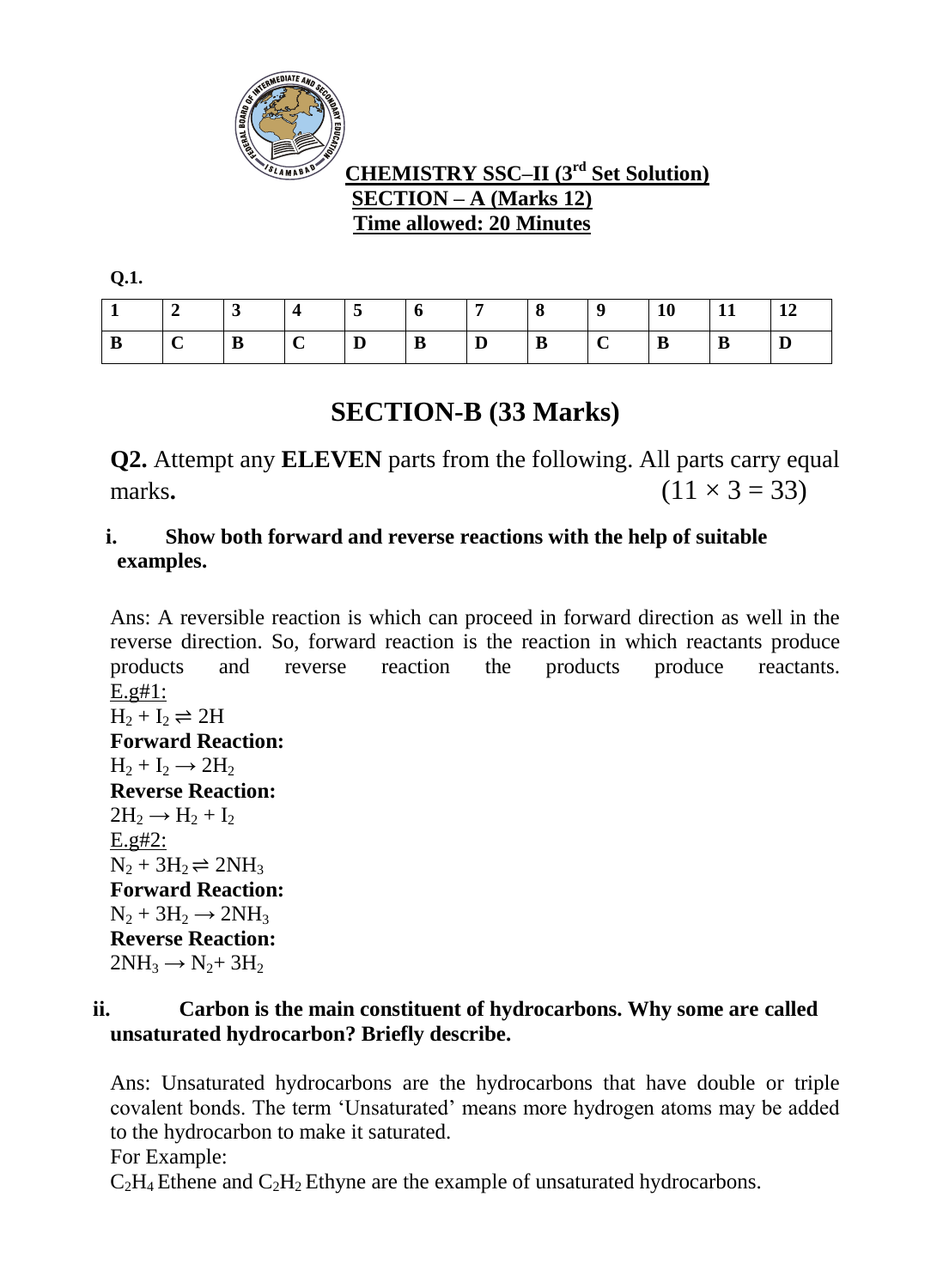#### **iii. Briefly explain the source, harmful effects and physical properties of oxides of nitrogen.**

Ans: Sources:

- (i) Exhaust forms of motor vehicles.
- (ii) Power stations and industries using fossil fuels.

Harmful effects of  $NO<sub>2</sub>$ :

(i) Cough, headaches and lung diseases.

(ii) Acid rain and Greenhouse effect.

Physical Properties of  $NO<sub>x</sub>$ :

(i) NO is colorless, odorless gas, soluble in water.

(ii)  $NO<sub>2</sub>$  is reddish brown gas with pungent color, soluble in water.

# **iv. Draw the structure of different isomers of**  $C_6H_{14}$ **.**

```
Ans: C_6H_{14} = Hexane
Isomers of hexane = 5.
i) CH_3-CH_3-CH_2-CH_2-CH_2-CH_3 (n-hexane)
ii) CH_3 - CH - CH_2 - CH_2 - CH_3 (iso-hexane)
     u and
         CH<sub>3</sub>CH<sub>3</sub>\blacksquareiii) CH_3 - C - CH_2 - CH_3 (neo hexane)
   and a basic
          CH<sub>3</sub>
```
**v. Barium nitrate Ba (NO3)2 is used to produce a green color in fire work. It is the product of Barium Hydroxide with HNO3. Propose its balanced chemical equation.**

Ans: Nitric acid + Barium hydroxide  $\rightarrow$  Barium nitrate + water

 $HNO<sub>3</sub> + Ba (OH) <sub>2</sub> \rightarrow Ba (NO)<sub>3</sub> + H<sub>2</sub>O$ 

 $HNO<sub>3</sub>$  contains one neutralization H- atom and Ba  $(OH)<sub>2</sub>$  contains two OH-groups. So, multiply  $HNO<sub>3</sub>$  by 2.

 $2HNO<sub>3</sub> + Ba(OH)<sub>2</sub> \rightarrow Ba(NO<sub>3</sub>)<sub>2</sub> + H<sub>2</sub>O$ 

Now balance H-atoms on the right side.

 $2HNO<sub>3</sub> + Ba (OH)<sub>2</sub> \rightarrow Ba (NO<sub>3</sub>)<sub>2</sub> + 2H<sub>2</sub>O$ 

# **vi. Illustrate effect of acid rain on marble and metal by chemical reactions.**

Ans:

Acid Rain on Metal:

Sulphuric acid eats away metals to form water soluble salts and hydrogen.

 $Fe + H_2SO_4 \rightarrow FeSO_4 + H_2$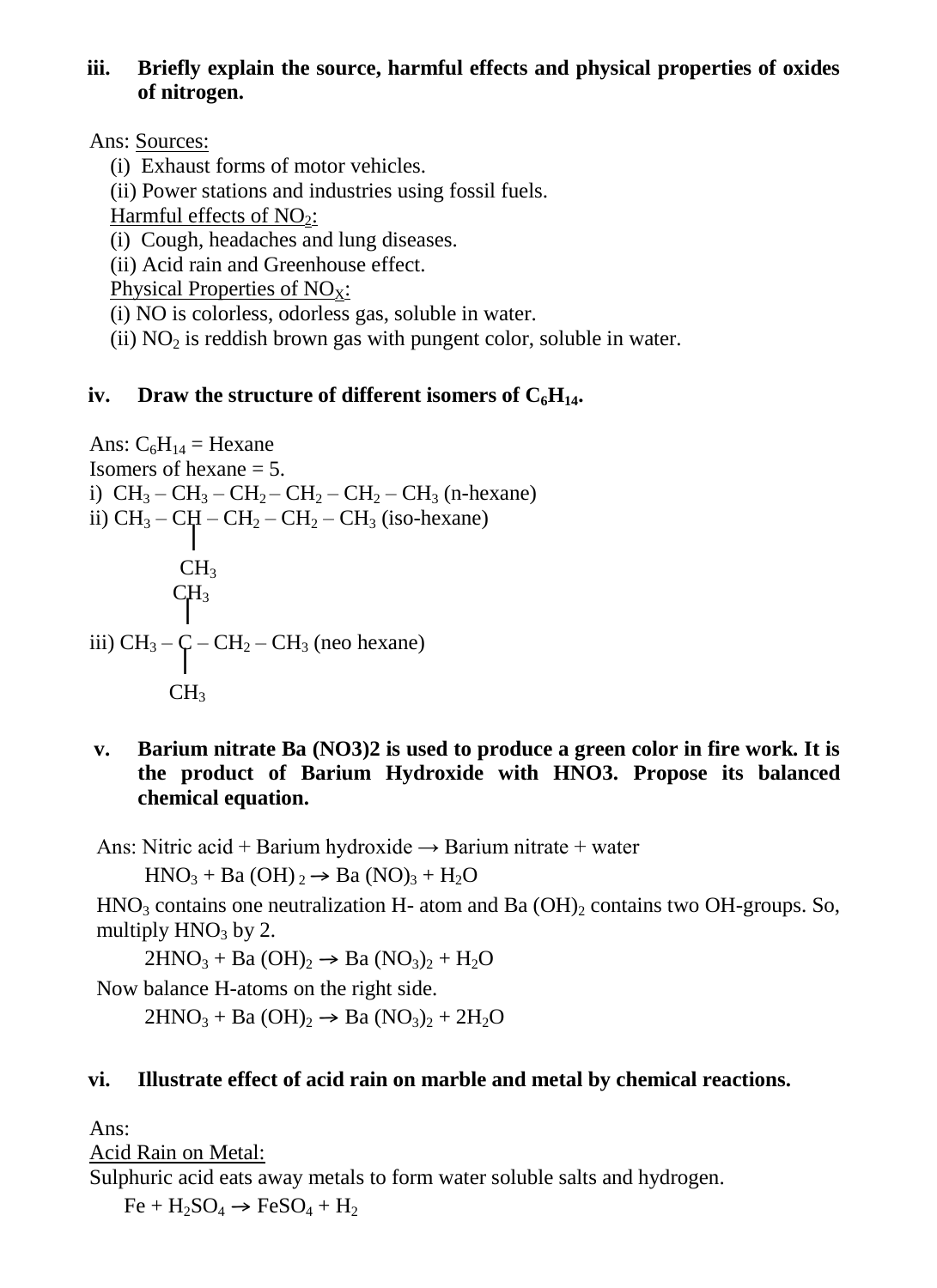Acid Rain on Marble building and Statue:

Marble building and statue are disintegrated by acid rain.<br>  $C_8CO + USO + CO + CO$  $\cdot$  C<sub>s</sub>SO<sub>+</sub> H<sub>O</sub> + CO<sup>2</sup>

$$
\text{CaCO}_3 + \text{H}_2\text{SO}_4 \rightarrow \text{CaSO}_4 + \text{H}_2\text{O} + \text{CO}_2
$$

$$
\text{CaCO}_3 + \text{HNO}_3 \rightarrow \text{Ca (NO}_3)_2 + \text{H}_2\text{O} + \text{CO}_2
$$

#### **vii:**

Identify X and Y by the chemical equation given below:  $H$   $Cl$   $Cl$ 

CH<sub>3</sub>-
$$
\begin{array}{ccc}\n & | & | & | \\
C_{1} & & | & | \\
C_{2} & -C_{1} & -C_{2} \\
 & | & | & | \\
H & C_{1} & C_{1} \\
X & + & 2H_{2} & \xrightarrow{N_{1}} Y \\
 & & 200-300 \text{ °C}\n\end{array}
$$

**Ans:**

$$
\begin{array}{c}\n\text{Cl} \text{ Cl} \\
\mid & \mid \\
\text{CH}_3 \text{ C-C-CH}^\top \text{CH}_3 + 2\text{Zn} \xrightarrow{\text{Alcohol}} \\
\mid & \mid \\
\text{Cl} \text{ Cl} \\
\end{array}\n\quad\n\begin{array}{c}\n\text{CH}_3\text{-CH}_2\text{-C}\text{=}C\text{ -CH}_3 \\
\text{CH}_3\text{-CH}_2\text{-C}\text{=}C\text{ -CH}_3\n\end{array}
$$

$$
CH_3\text{-}CH_2\text{-}C\equiv C\text{-}CH_3\text{+} 2H_2
$$

 $\overline{\phantom{1}}^{Ni}$ 200-300 °C

# **(Pentane)**  $CH_3$ - $CH_2$ - $CH_2$ - $CH_2$ - $CH_3$

 $X =$  Pentyne  $Y =$  Pentane

#### **vii. Differentiate between mono saccharide and disaccharide with at least two examples.**

Ans:

| <b>Mono Saccharides</b>                | <b>Disaccharide</b>                   |  |  |  |
|----------------------------------------|---------------------------------------|--|--|--|
| 1) Mono saccharides are the simple     | 1) Disaccharides are carbohydrates    |  |  |  |
| molecules of carbohydrates that cannot | made of two mono saccharides and with |  |  |  |
| be broken into other carbohydrates.    | the loss of one molecule of water.    |  |  |  |
| 2) They cannot be hydrolyzed.          | 2) They can be hydrolyzed.            |  |  |  |
| 3) Glucose and fructose are the        | 3) Sucrose and maltose are the        |  |  |  |
| examples of Mono Saccharides           | examples of disaccharide.             |  |  |  |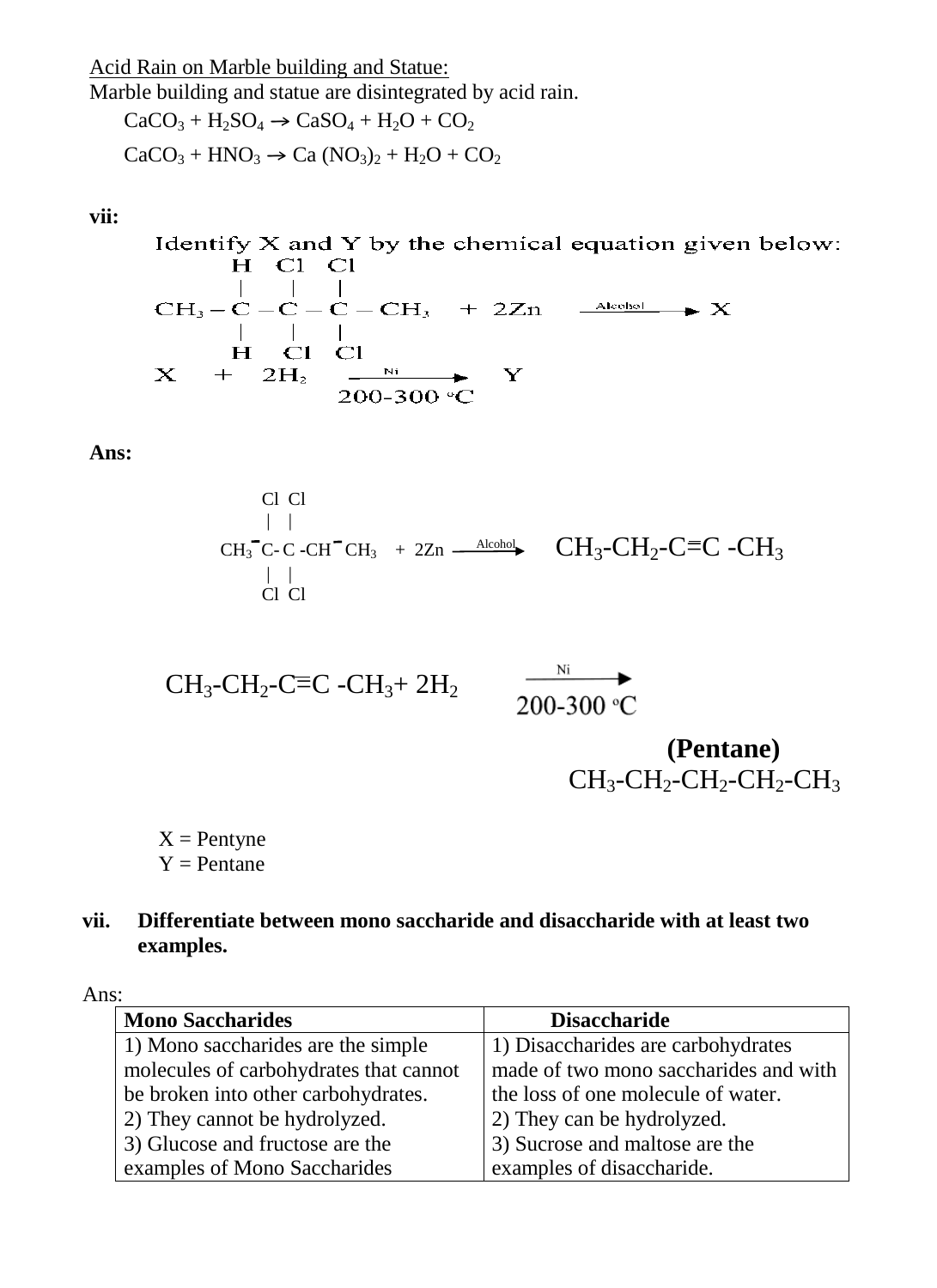#### **viii. Draw the structures of heterocyclic compounds. (Any three)**

Ans: Cyclic compounds that contain one or more atoms other than carbon atoms in the ring are called heterocyclic compounds.



#### **ix. List down three uses of proteins.**

Ans: The uses of proteins are as follows:

- i. We require protein in our diet, to provide amino acids to make muscles, hair enzymes and repair of body tissues.
- ii. Proteins are essential for the formation of protoplasm and components of cells.
- iii. A protein called gelation is obtained by heating bones and tendons are water, it is used in bakery goods.

#### **x. List down three importance of nucleic acid.**

Ans:

- i. Nucleic acids are vital component of all life. They are found in every living cell.
- ii. Nucleic acids are the main information carrying molecules and controls centers of the cell.
- iii. Nucleic acids help in in determining the inherited characteristics by directing the process of protein synthesis.

# **xi. Briefly describe major air pollutant.**

Ans: Anything that is in the air, water or soil which has harmful effect on some part of the environment is called pollution.

Major Air pollutants are:

- i. Sulphur Oxides  $(SO_x)$
- ii. Carbon Monoxides (CO)
- iii. Nitrogen Oxides  $(NO_x)$
- iv. Chlorofluorocarbons (CFCs)
- v. Lead Compounds

# **xii. Identify three water pollutants.**

Ans: Water pollutants are as follows:

i. House hold wastes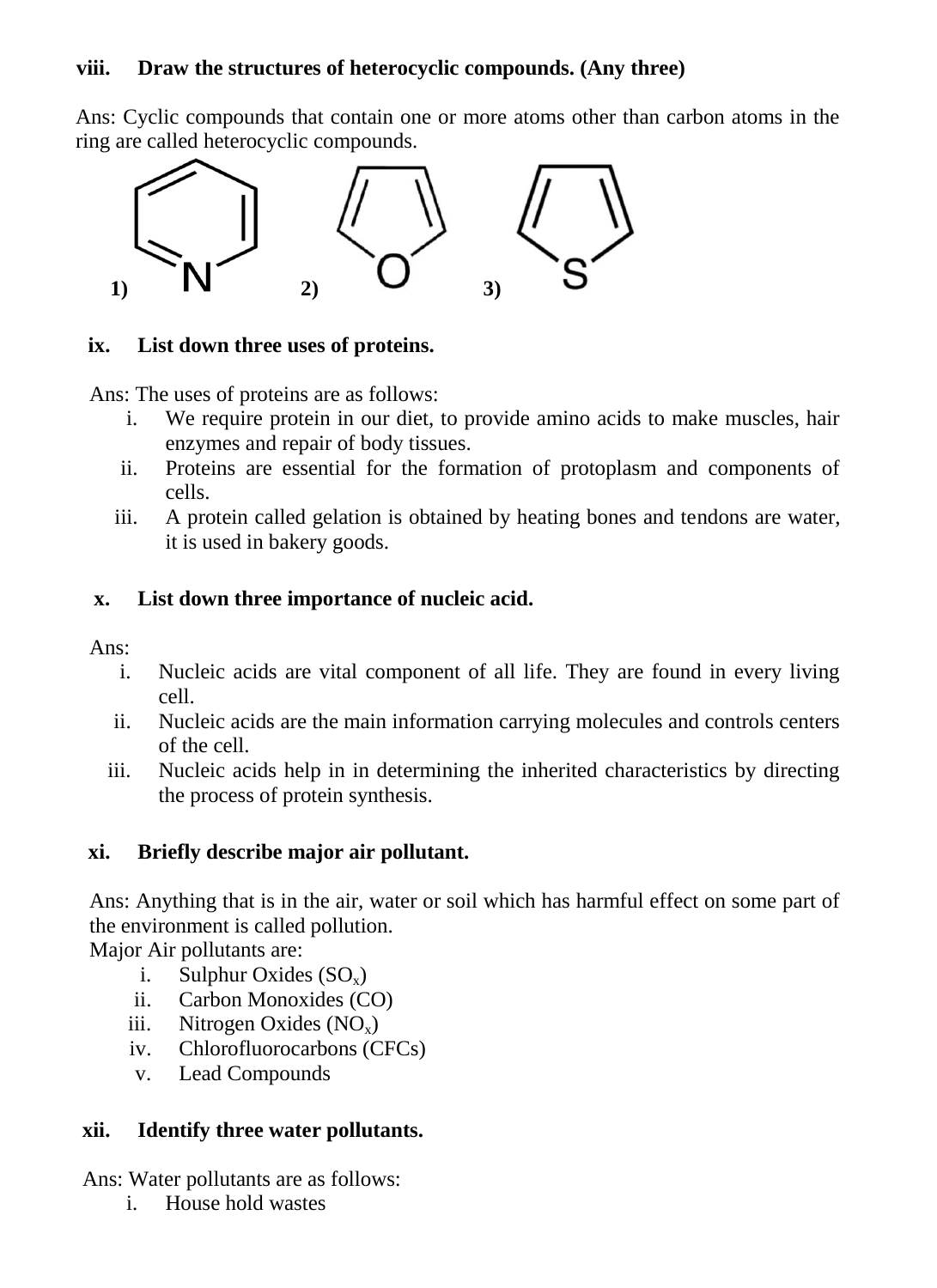- ii. Industrial wastes
- iii. Agricultural wastes

#### **xiii. List three uses of urea.**

Ans:

- i. Urea is used as fertilizers to make up the deficiency of soil.
- ii. Urea is used in pharmaceutics industry.
- iii. Urea is used in manufacturing synthetic fibers.

# **xiv. Illustrate structural formula of iso pentane, pentene and pentyne.**

Ans:

 $CH<sub>3</sub>$ Iso pentane:  $CH<sub>3</sub> - CH - CH<sub>2</sub> - CH<sub>3</sub>$ 

Pentene:

$$
CH_2 = CH - CH_2 - CH_2 - CH_3
$$

Pentyne

 $CH = C = CH<sub>2</sub> - CH<sub>2</sub> - CH<sub>3</sub>$ 

# **SECTION – C (Marks 20)**

# **Q.3**.**a. Propose the basic reactions of Solvay process for the manufacturing of washing soda**.

# **Ans:**

The Solvay process is an industrial process that uses limestone  $(CaCO<sub>3</sub>)$  to produce carbon dioxide  $(CO<sub>2</sub>)$  which reacts with ammonia  $(NH<sub>3</sub>)$  dissolved in brine (concentrated NaCl(aq)) to produce sodium carbonates.

The key reaction in Solvay synthesis is,

- 1.  $2 NH_3(aq) + 2 CO_2(g) + 2 H_2O(\ell) \longrightarrow 2 NH_4HCO_3(aq)$
- 2. 2 NH<sub>4</sub>HCO<sub>3</sub>(aq) + 2 NaCl(aq)  $\longrightarrow$  2 NaHCO<sub>3</sub>(s) + 2 NH<sub>4</sub>Cl(aq)
- 3. 2 NaHCO<sub>3</sub>(s)  $\longrightarrow$  Na<sub>2</sub>CO<sub>3</sub>(s) + H<sub>2</sub>O(g) + CO<sub>2</sub>(g)
- 4.  $CaCO<sub>3</sub>(s) \longrightarrow CaO(s) + CO<sub>2</sub>(g)$
- 5.  $CaO(s) + H_2O(\ell) \longrightarrow Ca(OH)_2(aq)$
- 6. 2 NH<sub>4</sub>Cl(aq) + Ca(OH)<sub>2</sub>(aq)  $\longrightarrow$  2 NH<sub>3</sub>(aq) + CaCl<sub>2</sub>(aq) + 2 H<sub>2</sub>O( $\ell$ )

CaO makes a strong basic solution. The ammonia from reaction (III) is recycled back to the initial brine solution of reaction (I).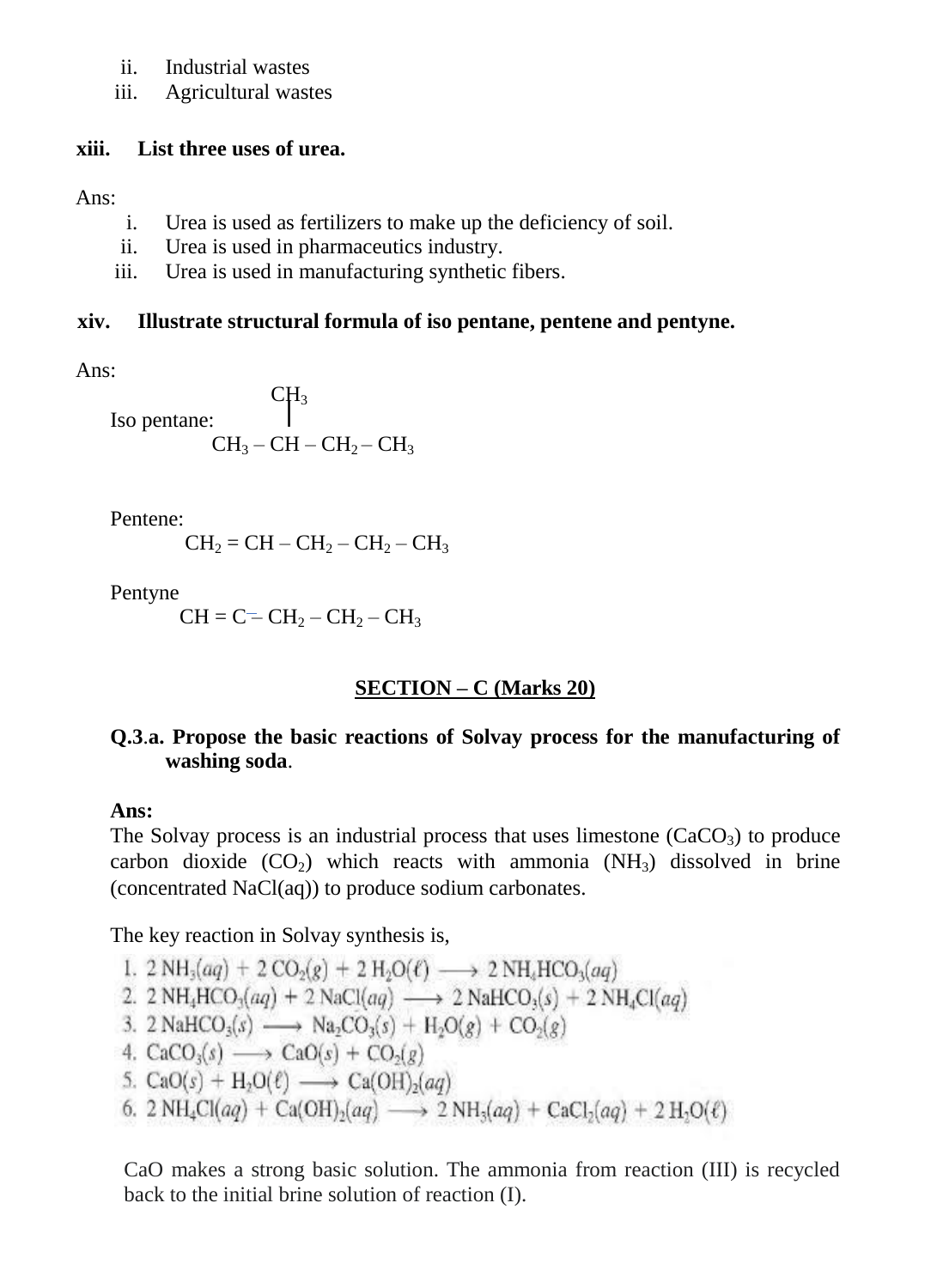The sodium bicarbonate (NaHCO<sub>3</sub>) precipitate from reaction  $(I)$  is then converted to the final product, sodium carbonate (washing soda:  $Na_2CO_3$ ), by [calcination](https://en.wikipedia.org/wiki/Calcination) (160–230 °C), producing water and carbon dioxide as byproducts:

The carbon dioxide from step (IV) is recovered for re-use in step (I). When properly designed and operated, a Solvay plant can reclaim almost all its ammonia, and consumes only small amounts of additional ammonia to make up for losses. The only major inputs to the Solvay process are salt, limestone and [thermal energy,](https://en.wikipedia.org/wiki/Thermal_energy) and its only major byproduct is [calcium chloride,](https://en.wikipedia.org/wiki/Calcium_chloride) which is sometimes sold as road salt.

#### **b. State and explain necessary conditions for equilibrium.** (4)

# **Ans:**

Conditions for chemical equilibrium

- 1. Concentration of the reactants and products are changed.
- 2. Temperature of the system kept constant.
- 3. Pressure and volume of the system kept constant.

#### **Q.4.a.Show by chemical reactions that water is amphoteric in nature.** (4)

#### **Ans:**

An amphoteric compound either act as acid as well as a base.

Water is an amphoteric compound it acts as a base in the presence of acid and act as acid in the presence of a base.

An amphoteric substance has a transferable hydrogen and an atom with lone pair of electrons.



# **b. Predict chemical equations showing halogenation of ethane, ethene and ethyne. (6)**

# **Ans:**

Halogenation is the addition of hydrogen in unsaturated hydrocarbons. Halogenation occurs in saturated hydrocarbon as well by substitution reaction.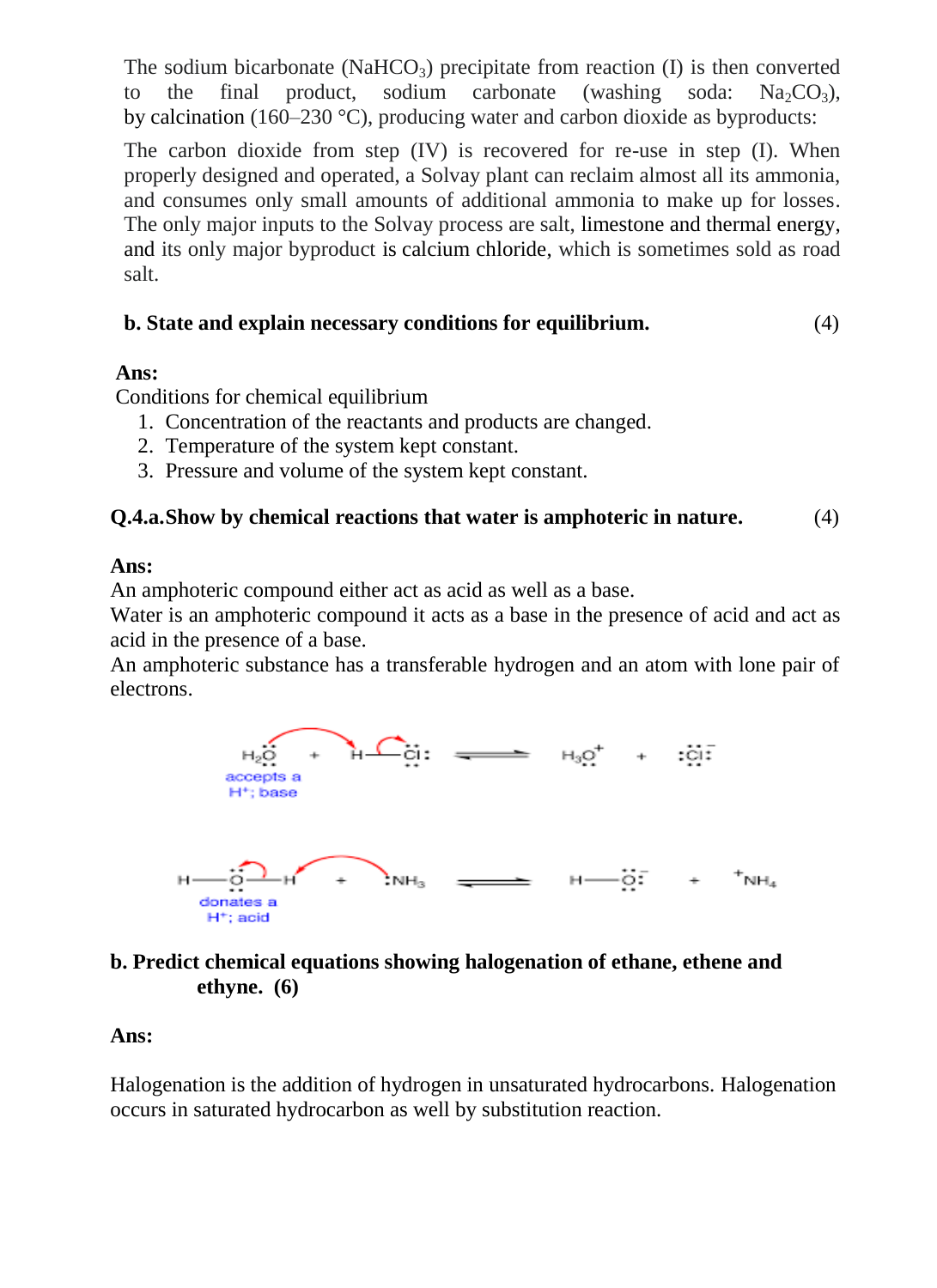1. Halogenation of alkanes:<br>Reaction 1:  $CH_4 + Cl_2 \longrightarrow CH_3Cl + HCl$ 

Reaction 2:  $CH_3Cl + Cl_2$   $\longrightarrow$   $CH_2Cl_2 + HCl$ 

Reaction 3:  $CH_2Cl_2 + Cl_2$   $\longrightarrow$  CHCl<sub>3</sub> + HCl

Reaction 4: CHCl<sub>3</sub> + Cl<sub>2</sub>  $\longrightarrow$  CCl<sub>4</sub> + HCl

2. Halogenation of alkene:



3. Halogenation of alkyne:



#### **Q.5.a.Describe the occurrence of water and its importance in environment including industry.** (3+3)

**Ans:**



Air is the mixture of the gases. The pi chart shows the composition of dry air by volume.

# **Importance of water in industry:**

- i. 80% of the human body is made up of water.
- ii. Water is a crucial element of our food and environment.
- iii. 75% of the earth's surface is made up of water.
- iv. Only 3% is fresh water.
- v. Only 1% of the water is suitable for human consumption.